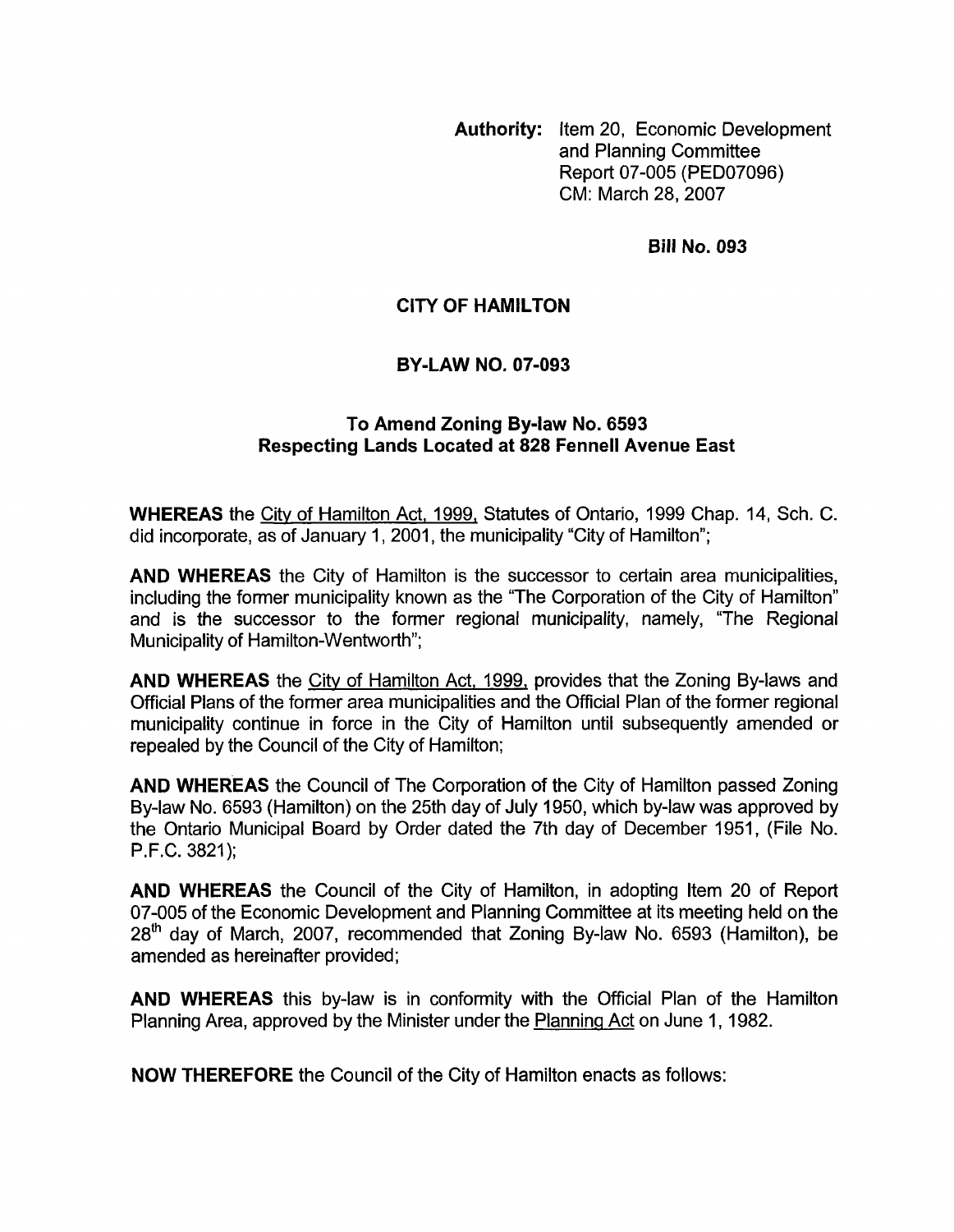To Amend Zoning By-law No. 6593 Respecting Lands Located at 828 Fennel1 Avenue East

- Sheet No. E-36 of the District maps, appended to and forming part of By-law No. 6593 (Hamilton), is amended, 1.
	- (a) by changing the zoning on Block 1 from the "C" (Urban Protected Residential, etc.) District to the "H/S-1576" (Community Shopping and Commercial, etc.) District, Modified; and,
	- (b) by changing the zoning on Block 2 from the "H" (Community Shopping and Commercial, etc.) District to the H/S-1576" (Community Shopping and Commercial, etc.) District, Modified,

the lands, the extent and boundaries of which are shown on a plan hereto annexed as Schedule "A'.

- 2. The "H" (Community Shopping and Commercial, etc.) District regulations as contained in Section 14 of Zoning By-law No. 6593, applicable to the lands referred to in Section 1, are amended to the extent of the following special requirement:
	- (a) That notwithstanding the provisions of Section 14 of Zoning By-law No. 6593, the location of the building existing on the day of the passing of this By-law being March 28, 2007, shall be deemed to comply.
- **3.** No building or structure shall be erected, altered, extended or enlarged, nor shall any building or structure or part thereof be used, nor shall any land be used, except in accordance with the "H" District provisions, subject to the special requirement referred to in Section 2 of this By-law.
- 4. By-law No. 6593 (Hamilton) is amended by adding this by-law to Section 196 as Schedule S-1576.
- **5.** Sheet No. E-36 of the District Maps is amended by marking the land referred to in Section 1 of this By-law as S-1576.
- 6. The Clerk is hereby authorized and directed to proceed with the giving of notice of the passing of this by-law, in accordance with the Planning Act.

**PASSED and ENACTED this 28<sup>th</sup> day of March, 2007** 

**Fred Eisenberger** 

MAYOR CLERK

*rn* in Christenson -

ZAC-06-88